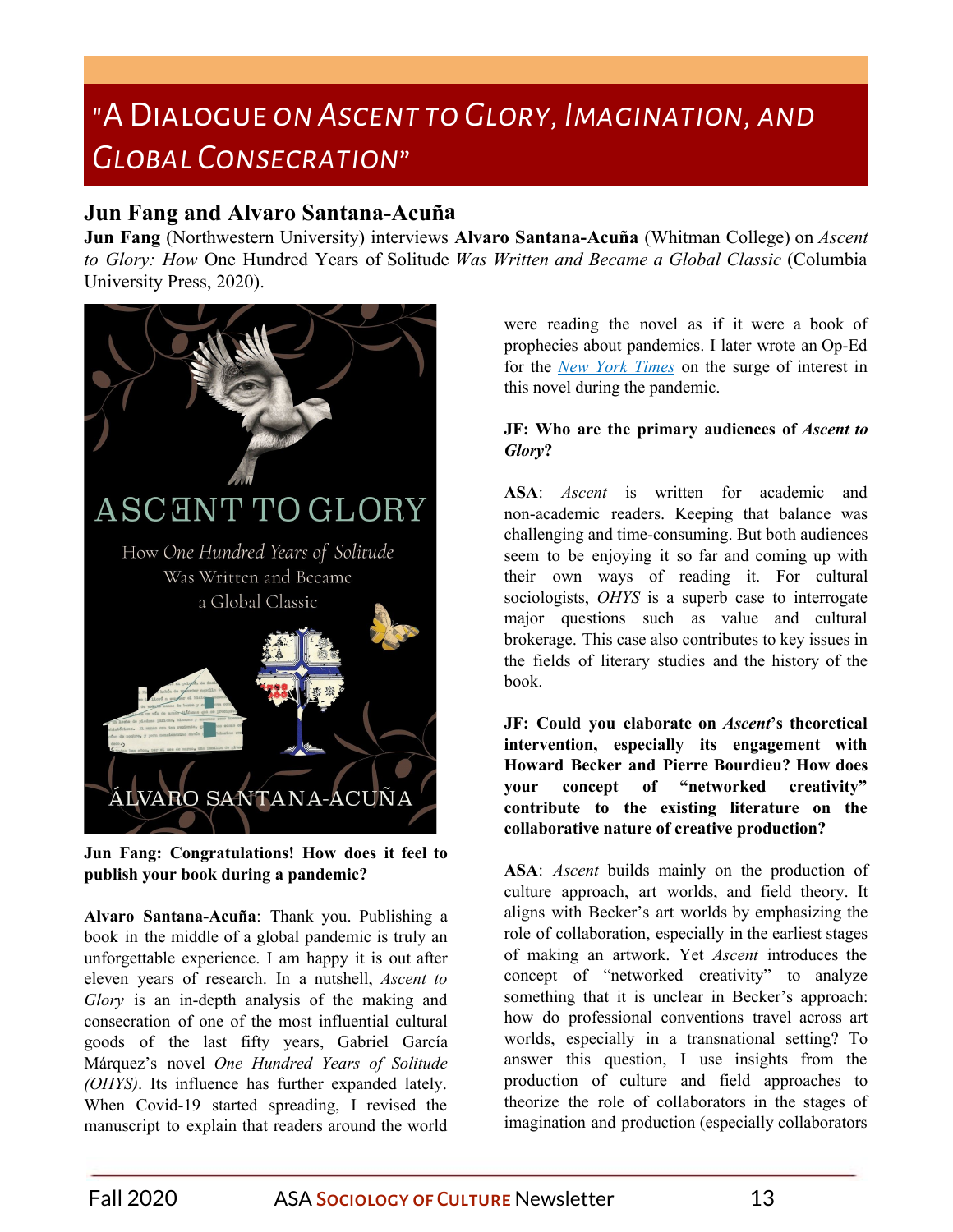outside tightly knit collaborative circles) and of cultural brokers in the stage of circulation.

#### **JF: I am surprised by your emphasis on "imagination," since cultural sociologists often focus on the stages of production and circulation. What is the sociological significance of studying cultural imagination?**

**ASA**: In his *Questions de sociologie*, Bourdieu made a point that struck me the first time I read it. He criticized "the received idea" that sociology could only "give an account of cultural consumption but not of production." His book on Gustave Flaubert's classic novel *Sentimental Education*, which compellingly studies consumption and production, proved that sociology is indeed fully equipped to explain both stages and how they overlap. Scores of research have proved this point ever since. Clayton Childress's *Under the Cover* is a recent, brilliant example.

In *Ascent*, I seek to criticize another received idea that still lingers, namely, sociology cannot give an account of cultural imagination. What I mean by this is that when artists are thinking about potential projects, they do not do so in the void or solitude. As *Ascent* shows, imagination takes the form of traceable rules, values, ideas, experiences, people, organizations, and objects that furnish an artist's creativity before s/he undertakes the production of the work. For this reason, imagination is not located only in the creator's mind. Collaborators play an important creative role. They help the creator imagine the work and push it into the stage of production. This is why I argue that imagination is the first (and understudied) "gatekeeper" and that cultural production starts once social filters in place in the stage of imagination are overcome.

**JF: Your account of imagination draws our attention to the creative stage before production, which is challenging to study sociologically. But I like that your conceptualization foregrounds the role of collaborators – both inside and outside the proximate collaborative circles – in the early stage of creativity. How do you analyze cultural imagination with historical and literary data?**

**ASA**: In the case of *OHYS*, to flesh out the stage of imagination, I had to understand García Márquez's professionalization and worldview as much as the ones of those who accompanied him in his journey to write the novel. Tracing this trajectory was difficult because he was working on that novel for fifteen years in seven countries and the experiences that nurture the story go back to his childhood. Thus, one third of *Ascent* maps out and analyzes the norms, values, beliefs, emotions, people, organizations, and objects that shaped the world in which García Márquez could imagine a novel such as *OHYS*. I found that neither his imagination nor his story for the novel were unique. Around 1950, author Jorge Luis Borges was writing a short story about a family saga that shared structural similarities with *OHYS*. Borges and García Márquez never met. Borges neither finished nor talked about that short story in public. But García Márquez read other fiction by Borges, who was among the authors, like Virginia Woolf, Ernest Hemingway, William Faulkner, James Joyce, and Franz Kafka, whose professional writing structured the imagination of the budding writer García Márquez at the time he started thinking about a story that evolved into *OHYS*. Inspiration and imitation are key strategies of action in the stage of imagination.

**JF: I wonder why you chose the specific word of "imagination" in this case, a word that some may see as "not sociological enough." Many cultural sociologists use "creation" to refer to developing and evaluating ideas; in my research, I interchangeably use "development" to describe the collective creation of film scripts among creatives. What were your considerations?**

**ASA**: I think imagination is completely sociological. In many introductory sociology courses around the world, one of the lessons students first learn is that sociology and imagination are related. I am referring here to Charles Wright Mills' classic idea of the sociological imagination. Furthermore, we humans are imaginative creatures. And I take the act of imagining something as a form of social action. Émile Durkheim's "collective representations" or Charles Taylor and Gérard Bouchard's "social imaginaries" also remind us that imagining is at its core a collective social process.

For me, the word "creation" is too close to "production" and, hence, "creation" does not convey the sense of a different creative stage with its own social dynamics such as imagination. I considered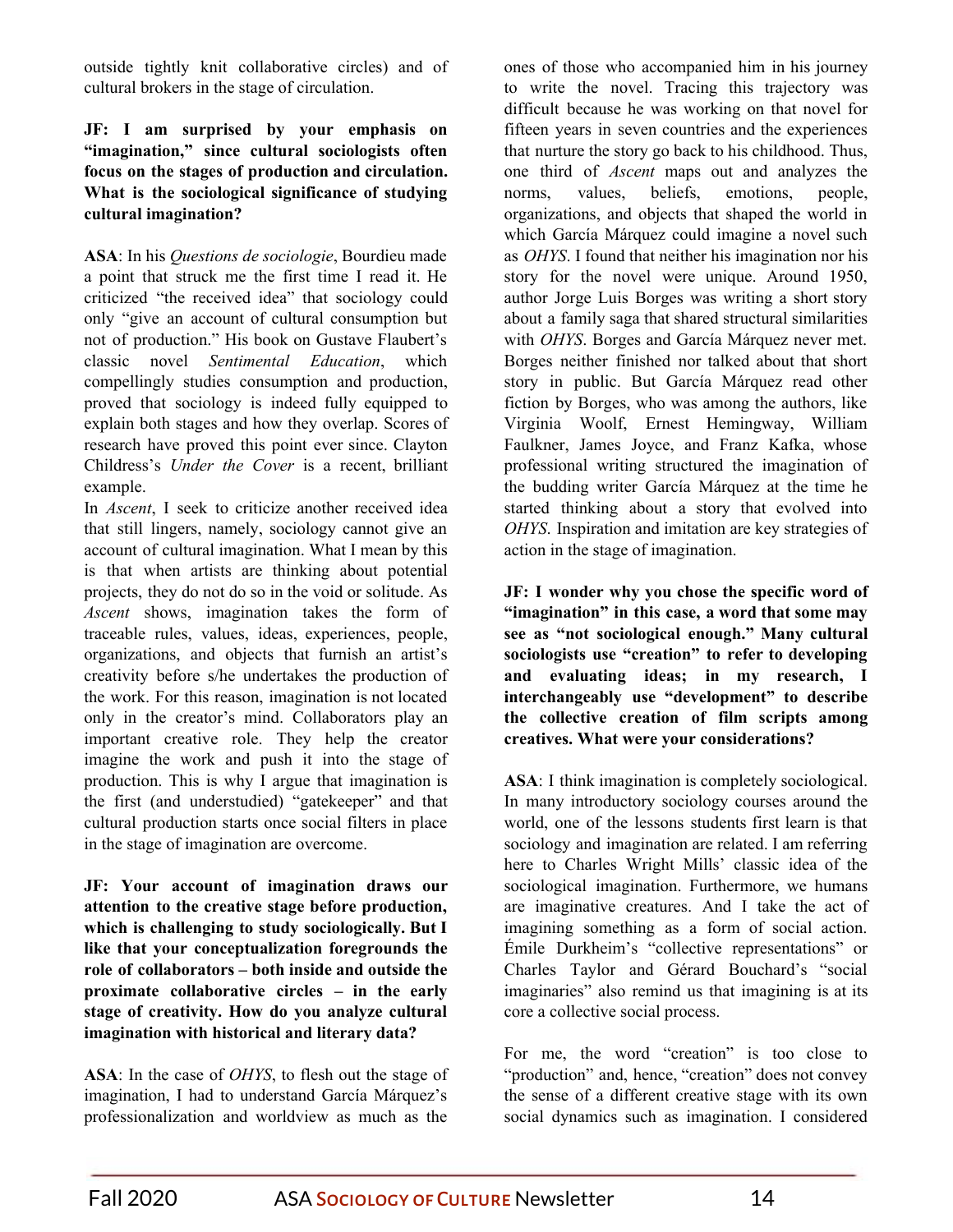the word "inception," but it implies a specific point in time, an origin. We know that creativity is not an event; it is a process punctuated by crystallization peaks aka eureka moments. No single point in the imagination of *OHYS* was an inception; unless we understand his fifteen-year-long imagining of the novel as a single moment. I needed a more processual concept and thus I chose imagination. Its relevance is not confined to art making. We, scholars, have projects in the stage of imagination ("in the pipeline") for years. Sometimes these projects die. Sometimes they come back to us: when we take a shower, browse a new publication, run into "collaborators" at conferences... And we do these and more things without sometimes having written a single word about that project. These social dynamics that shape a project before it is put on paper belong to the stage of social making that I call imagination. What I try to show in *Ascent* is how and why a project moves from the tray of imagination to the tray of production, from an "interesting idea" into something worth writing and publishing. Like artists, scholars are not just producers and consumers, but also are *imagineros* (this Spanish word would translate into English as *imaginers*). The truth is that many a paper does not get passed the stage of imagination; as we all know that happens to a paper in the stage of production (many of them never get published after several rounds of peer-reviewed rejections) and the stage of circulation (many published papers die the unpleasant death of no citations).

## **FJ: I am overwhelmed by your rich data and all those primary sources you present in** *Ascent***. What are the pros and cons of this strategy?**

**ASA**: As commonly said, the devil is in the detail. Since *Ascent* talks to audiences beyond sociology, I wanted to make sure that the empirical demonstration relied heavily on primary sources, rather than secondary ones. This was a time-consuming strategy for I had to spend months in the archives of García Márquez doing lots of fact-checking. But this strategy was also important to understand the making and consecration of *OHYS*. A key finding in *Ascent* is that works become classics because legends and myths end up surrounding them. In other words, it is very hard to think of a classic that is not connected to a myth or legend of some sort. By now, many legends are used to explain the making and consecration of *OHYS*. And, of course, if one of the goals of my book is to understand how such legends help to create the novel's classic status, relying on legendary facts that are common in secondary sources would have been a serious methodological mistake. On page one, *Ascent* opens by giving the impression of making this mistake and then turns the story upside down.

**JF: Cultural sociologists have been criticized for not paying enough attention to the content of art in their analyses. I am glad that your examination of global consecration incorporates the content, which is especially salient in Chapter 7 on indexing a classic. It reminds me of the works of Wendy Griswold, and I think you even take a step further to bring content and cultural brokers together.**

**ASA**: Yes, Griswold's "The Fabrication of Meaning" is a classic example of how sociologists can and need to engage with the content of works effectively. *Ascent*'s theoretical and empirical contribution is to redefine the concept of "indexical," by which I mean small units of significance, such as the one mentioned above ("the devil is in the detail"), that different kinds of people are familiar with, use, or come across in all sorts of situations (conversations on public transportation, social media… at bars, airports...). I first theorized what indexicals do for classics in an award-winning article in the *American Journal of Cultural Sociology*. In "How a Literary Work Becomes a Classic," I showed that classics have the unusual capacity of creating indexicals (e.g., *Hamle*t's omnipresent "To be or not to be"). I also found that indexicals associated with classics create social patterns. In *Ascent*, I gathered data in forty-five languages encompassing more than fifty years and ninety countries to show how different parts of the novel (sentences, events, characters, locations…) have become indexicals that have helped to create its classic status globally. Fortunately, this analysis in *Ascent*, which connects readers to a text, has been well received by readers who are suspicious of sociologists: literary critics and fiction writers.

**JF: Your analysis of censorship goes beyond the traditional understanding of censors as simply ideological watchdogs. It echoes my findings on the role of Chinese censors in China-Hollywood**